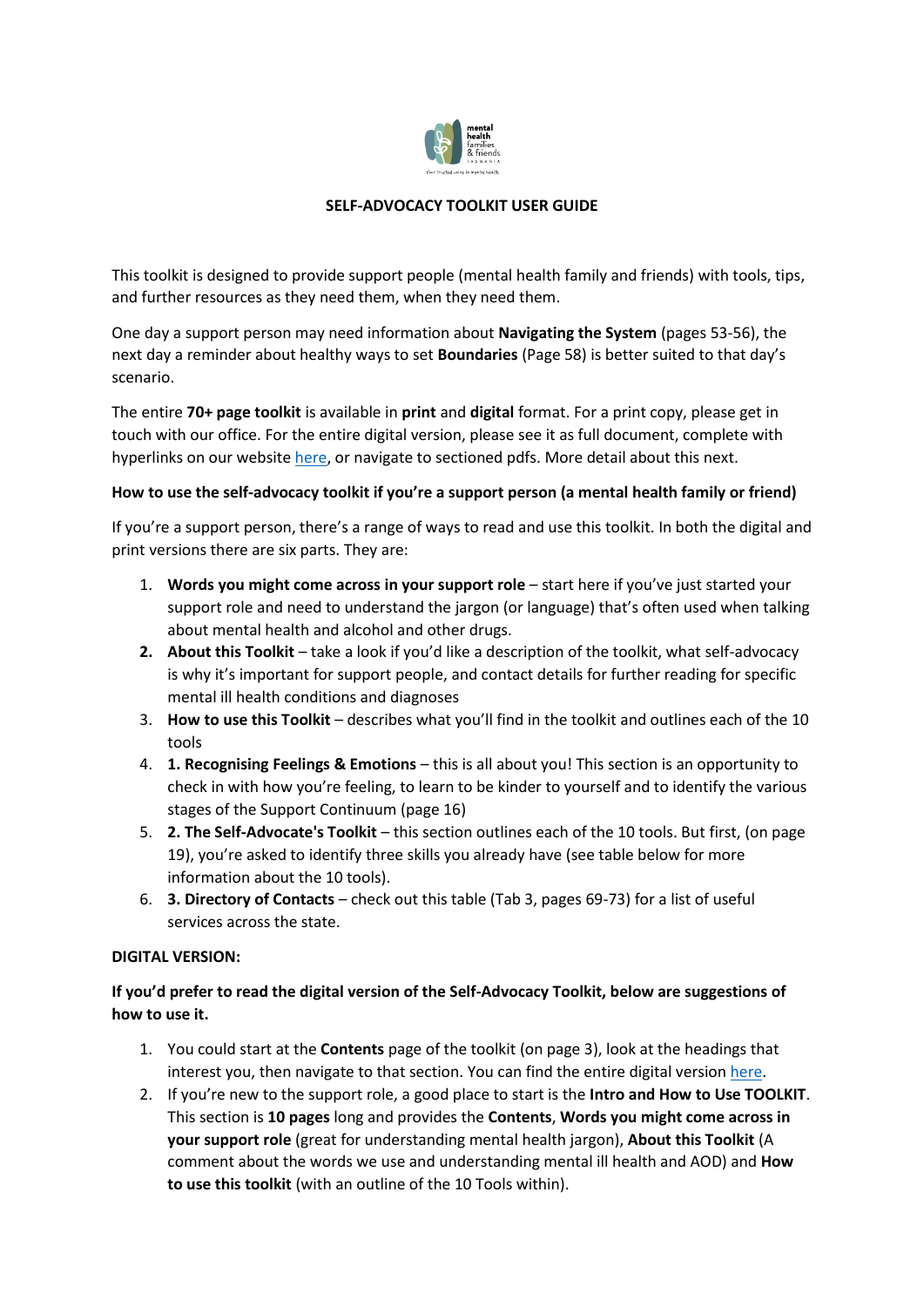**3.** Or you might like to read the toolkit according to what's relevant to you at the time it's most useful. In that case, you'll want to access pdf sections of the toolkit, so we've provided pdf sections of the Toolkit. They are:

| $\mathbf{1}$   | Intro and How to Use the Toolkit                                                                                                                                                                                                                                    | $(10 \text{ pages})$                                                                                                                                                                                                                                                                          |
|----------------|---------------------------------------------------------------------------------------------------------------------------------------------------------------------------------------------------------------------------------------------------------------------|-----------------------------------------------------------------------------------------------------------------------------------------------------------------------------------------------------------------------------------------------------------------------------------------------|
| $\overline{2}$ | <b>Main Toolkit</b>                                                                                                                                                                                                                                                 | The entire digital toolkit (74                                                                                                                                                                                                                                                                |
|                |                                                                                                                                                                                                                                                                     | pages)                                                                                                                                                                                                                                                                                        |
| 4              | <b>Recognising Feelings &amp; Emotions</b><br>1.                                                                                                                                                                                                                    | Section $1 - 8$ pages                                                                                                                                                                                                                                                                         |
| 5              | <b>The Self-Advocate's Toolkit</b><br>2.<br>NOTE: For a comprehensive directory of information<br>about policies and laws, check out the 2.1 Knowing your<br>rights section. You'll find a table in the print version<br>(pages 24-27), and a digital version here. | Section 2.1 - Knowing<br>$\bullet$<br>your rights (12 pages)<br>Section 2.2 - Looking<br>after yourself (4 pages)<br>Section 2.3 - Trauma<br>and triggers (8 pages)<br>Section 2.4 - Emotional<br>Resilience (4 pages)<br>Section 2.5 - Effective                                             |
|                |                                                                                                                                                                                                                                                                     | communication (10<br>pages)<br>Section 2.6 - Being<br>organised (4 pages)<br>Section 2.7 - Financial<br>impacts (4 pages)<br>Section 2.8 -<br>Navigating the system<br>(6 pages)<br>Section 2.9 - Managing<br>expectations and<br>boundaries (3 pages)<br>Section 2.10 - Crisis<br>management |
| 6              | 3.<br><b>Directory of Contacts</b>                                                                                                                                                                                                                                  | A table of contact information<br>of mental health & community<br>services and supports                                                                                                                                                                                                       |

# **PRINT VERSION:**

The print version of the toolkit is laid out similar to the main digital document of the toolkit, however the print version provides, handy, easy-to-use, cut-out tabbed sections for each of the 10 tools.

These tools were designed *by* support people *for* support people. Support people with lived experience were asked by MHFFTas their major challenges in their support role, what they wish they'd known sooner, what resources most helped them, the advice they'd give to other support people and if what information and resource they'd like to see in a toolkit. This is how the 10 specific tools within the toolkit were created. The 10 self-advocacy tools in the toolkit are:

- **1. Knowing your rights - (Tab 2.1)**
- **2. Looking after yourself - (Tab 2.2)**
- **3. Emotional Resilience - (Tab 2.3)**